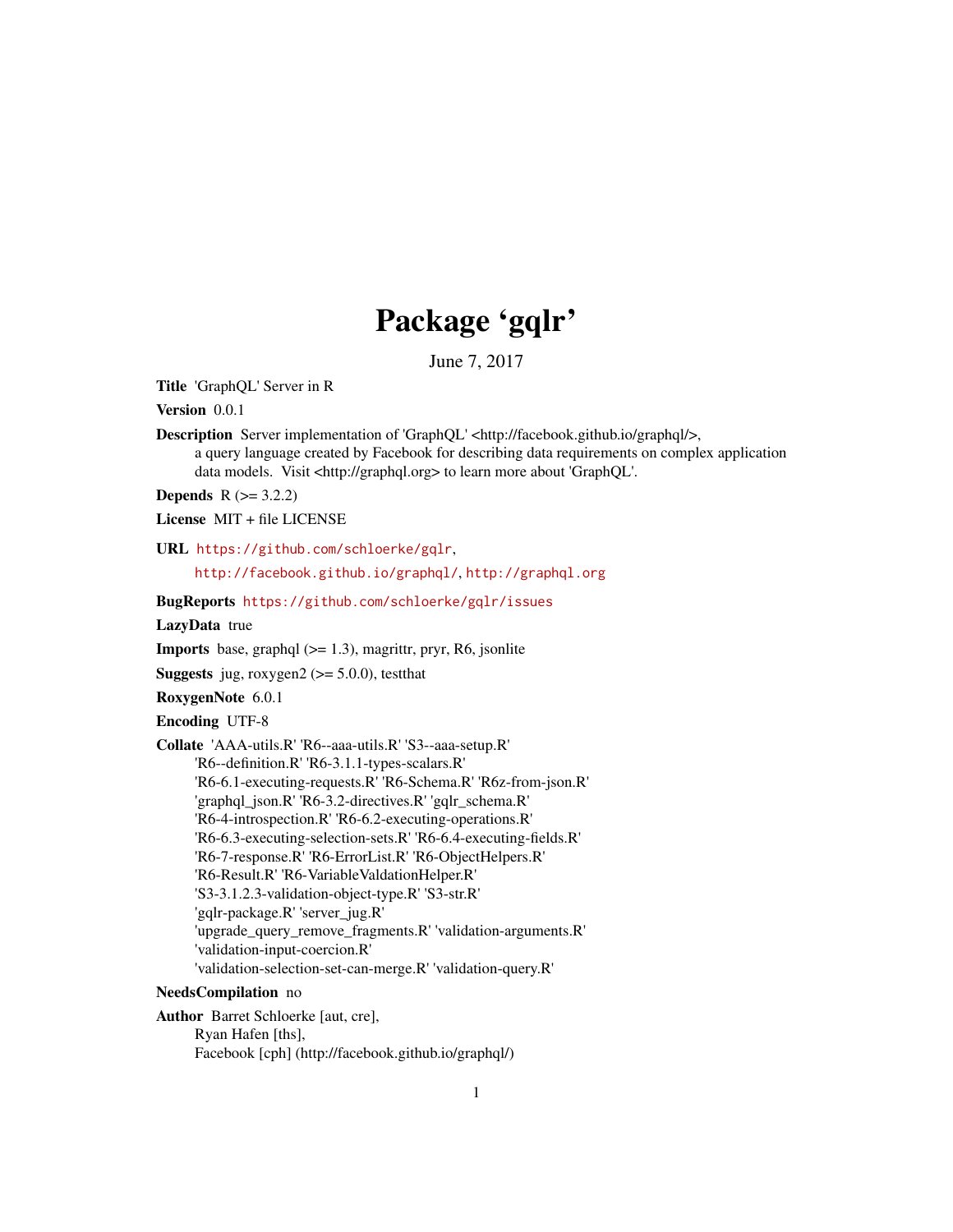<span id="page-1-0"></span>Maintainer Barret Schloerke <schloerke@gmail.com>

Repository CRAN

Date/Publication 2017-06-07 21:37:29 UTC

## R topics documented:

#### **Index** [15](#page-14-0)

as\_R6 *As R6*

## Description

Debug method that strips all gqlr classes and assigns the class as 'R6'

## Usage

 $as_R6(x)$ 

## Arguments

x any object. If it inherits 'R6', then the class of x is set to 'R6'

```
Int <- getFromNamespace("Int", "gqlr")$clone()
print(Int)
print(as_R6(Int))
```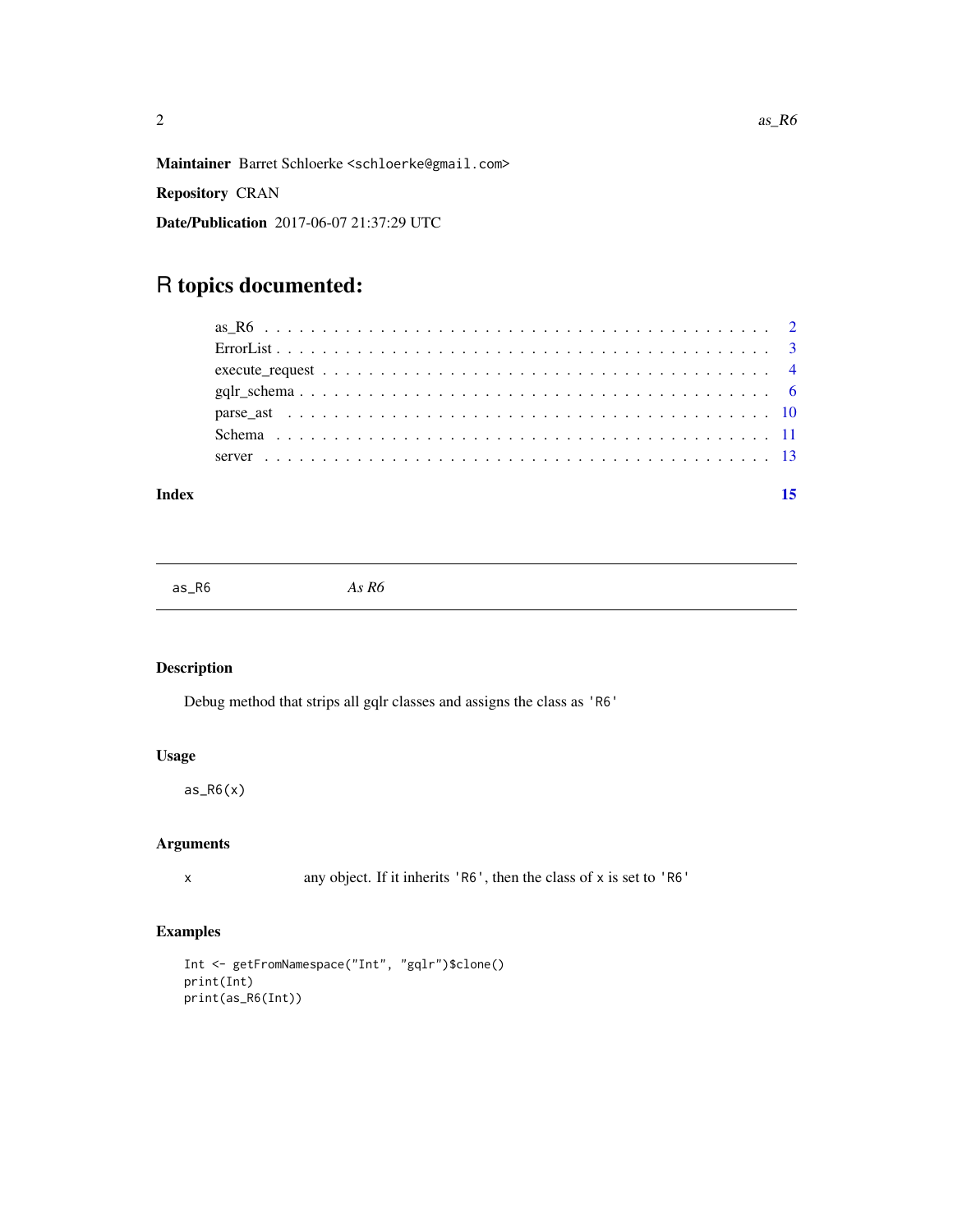<span id="page-2-0"></span>ErrorList *ErrorList*

#### **Description**

Handles all errors that occur during query validation. This object is returned from execute request function (ans <- [execute\\_request\(](#page-3-1)query, schema)) under the field 'error\_list' (ans\$error\_list).

#### Usage

```
answer <- execute_request(my_request, my_schema)
answer$error_list
```
## Initialize

verbose boolean that determines if errors will be printed on occurrence. Defaults to TRUE

#### Details

\$n count of errors received

\$errors list of error information

\$verbose boolean that determines of errors are printed when received

\$has\_no\_errors() helper method to determine if there are no errors

\$has\_any\_errors() helper method to determine if there are any errors

\$get\_sub\_source(loc) helper method to display a subsection of source text given Location information

\$add(rule\_code, ...) add a new error according to the rule\_code provided. Remaining arguments are passed directly to paste(..., sep = "") with extra error rule information

\$.format(...) formats the error list into user friendly text. Remaining arguments are ignored

\$print(...) prints the error list by calling self\$format(...)

```
error_list <- ErrorList$new()
error_list
error_list$has_any_errors() # FALSE
error_list$has_no_errors() # TRUE
error_list$add("3.1.1", "Multiple part", " error about Scalars")
error_list
error_list$has_any_errors() # TRUE
error_list$has_no_errors() # FALSE
```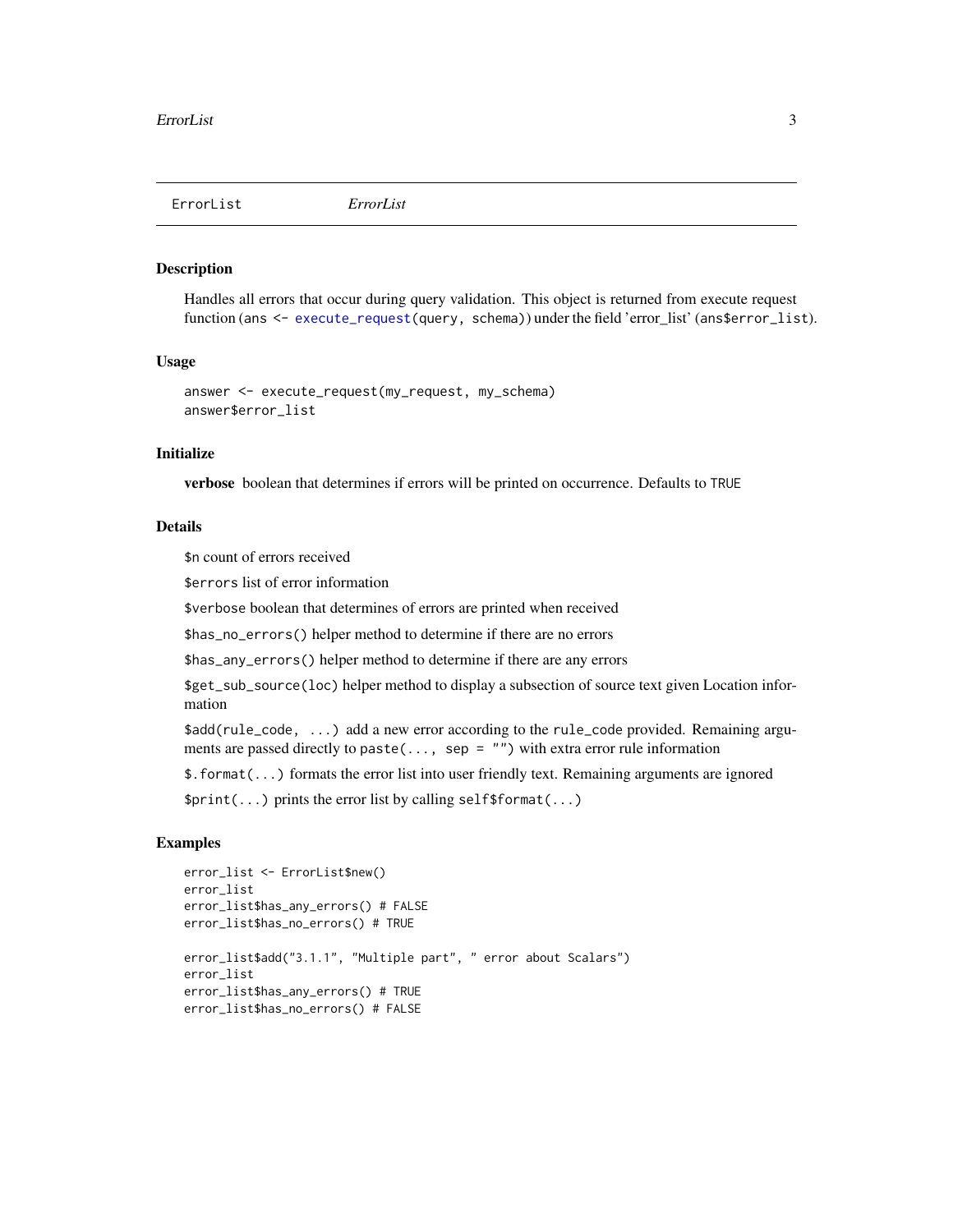<span id="page-3-1"></span><span id="page-3-0"></span>

## Description

Executes a GraphQL server request with the provided request.

## Usage

```
execute_request(request, schema, operation_name = NULL, variables = list(),
  initial_value = NULL)
```
### Arguments

| request        | a valid GraphOL string                                                                                                                                                                                                                                                                                                                                          |
|----------------|-----------------------------------------------------------------------------------------------------------------------------------------------------------------------------------------------------------------------------------------------------------------------------------------------------------------------------------------------------------------|
| schema         | a character string (to be used along side initial value) or a schema object<br>created from gqlr_schema                                                                                                                                                                                                                                                         |
| operation_name | name of request operation to execute. If not value is provided it will use the<br>operation in the request string. If more than one operations exist, an error will<br>be produced. See http://facebook.github.io/graphql/#GetOperation()                                                                                                                       |
| variables      | a named list containing variable values. http://facebook.github.io/graphql/<br>#sec-Language.Variables                                                                                                                                                                                                                                                          |
| initial_value  | default value for executing requests. This value can either be provided and/or<br>combined with the resolve method of the query root type or mutation root type.<br>The value provided should be a named list of the field name (key) and a value<br>matching that field name type. The value may be a function that returns a value<br>of the field name type. |

#### References

<http://facebook.github.io/graphql/#sec-Execution>

```
# bare bones
schema <- gqlr_schema("
  type Person {
   name: String
   friends: [Person]
  }
  schema {
   query: Person
  }
")
data <- list(
```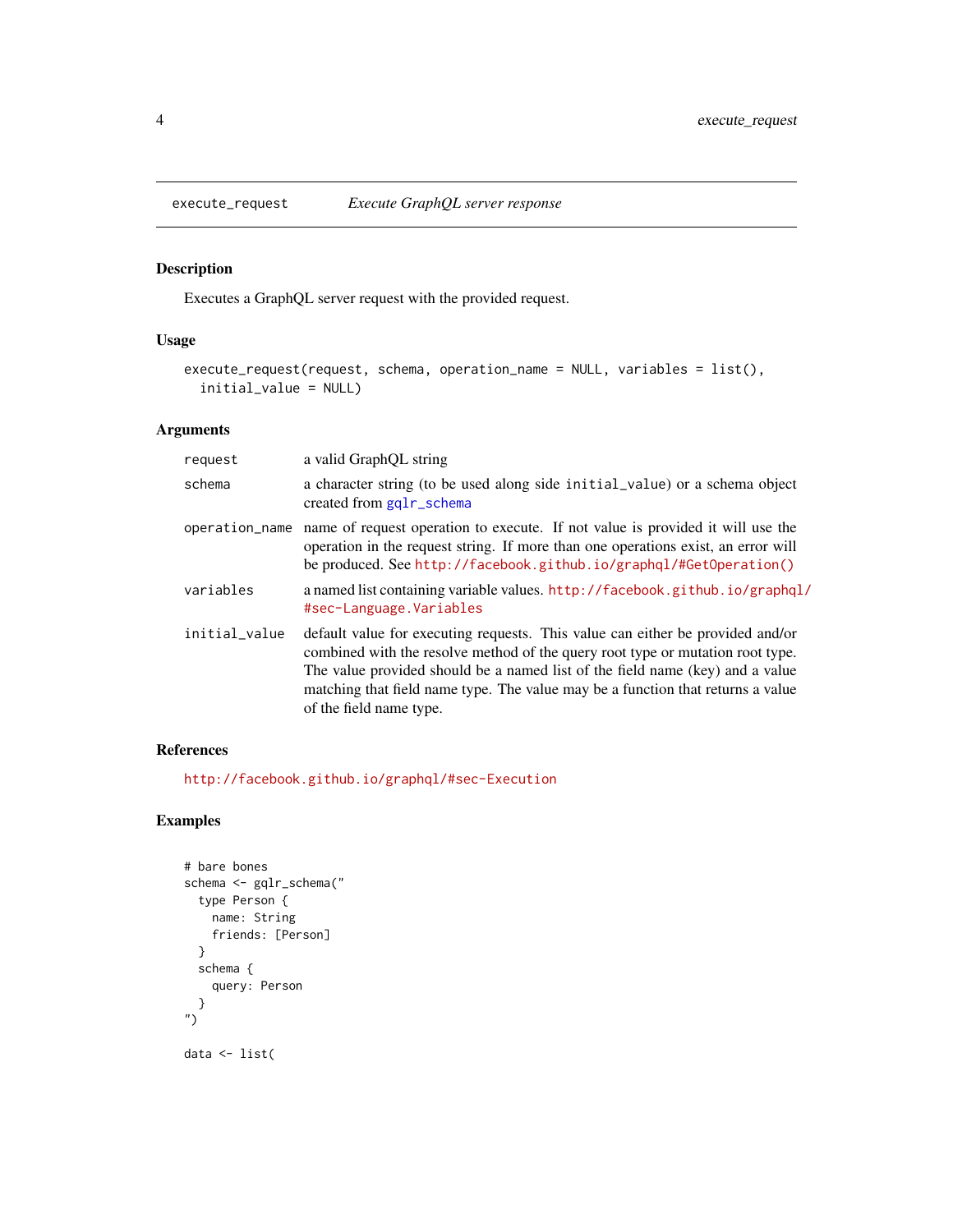```
name = "Barret",
  friends = list(
   list(name = "Ryan", friends = list(list(name = "Bill"), list(name = "Barret"))),
   list(name = "Bill", friends = list(list(name = "Ryan")))
 )
\mathcal{L}ans <- execute_request("{ name }", schema, initial_value = data)
ans$as_json()
execute_request("
 {
    name
    friends {
      name
      friends {
       name
        friends {
          name
        }
      }
   }
  }",
  schema,
  initial_value = data
)$as_json()
# Using resolve method to help with recursion
people <- list(
  "id_Barret" = list(name = "Barret", friends = list("id_Ryan", "id_Bill")),
  "id_Ryan" = list(name = "Ryan", friends = list("id_Barret", "id_Bill")),
  "id_Bill" = list(name = "Bill", friends = list("id_Ryan"))
\mathcal{L}schema <- gqlr_schema("
   type Person {
      name: String
      friends: [Person]
    }
    schema {
      query: Person
   }
  ",
  Person = list(
   resolve = function(name, schema, ...) {
      if (name %in% names(people)) {
        people[[name]]
      } else {
       NULL
```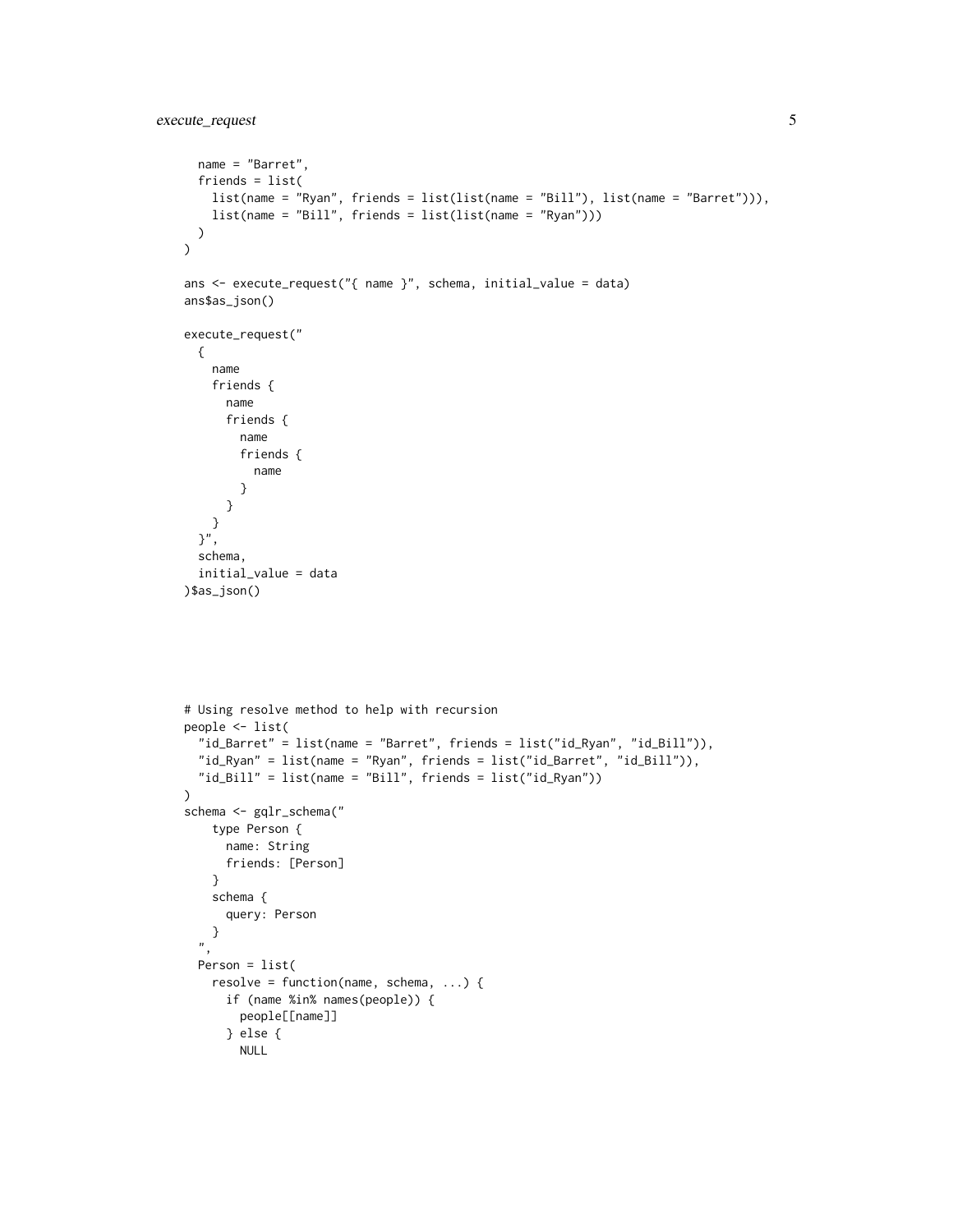```
}
    }
 )
\overline{\phantom{a}}ans <- execute_request("{ name }", schema, initial_value = "id_Barret")
ans$as_json()
execute_request("
  {
    name
    friends {
      name
      friends {
        name
        friends {
           name
         }
      }
    }
  }",
  schema,
  initial_value = "id_Barret"
)$as_json()
```
<span id="page-5-1"></span>gqlr\_schema *Create Schema definitions*

## Description

Creates a Schema object from the defined GraphQL string and inserts the provided descriptions, resolve methods, resolve\_type methods into the appropriate place.

## Usage

```
gqlr_schema(schema, ...)
```
### Arguments

| schema   | GraphQL schema string or Schema object                                        |
|----------|-------------------------------------------------------------------------------|
| $\cdots$ | named lists of information to help produce the schema definition. See Details |

## Details

The ... should be named arguments whose values are lists of information. What information is needed for each type is described below.

ScalarTypeDefinition: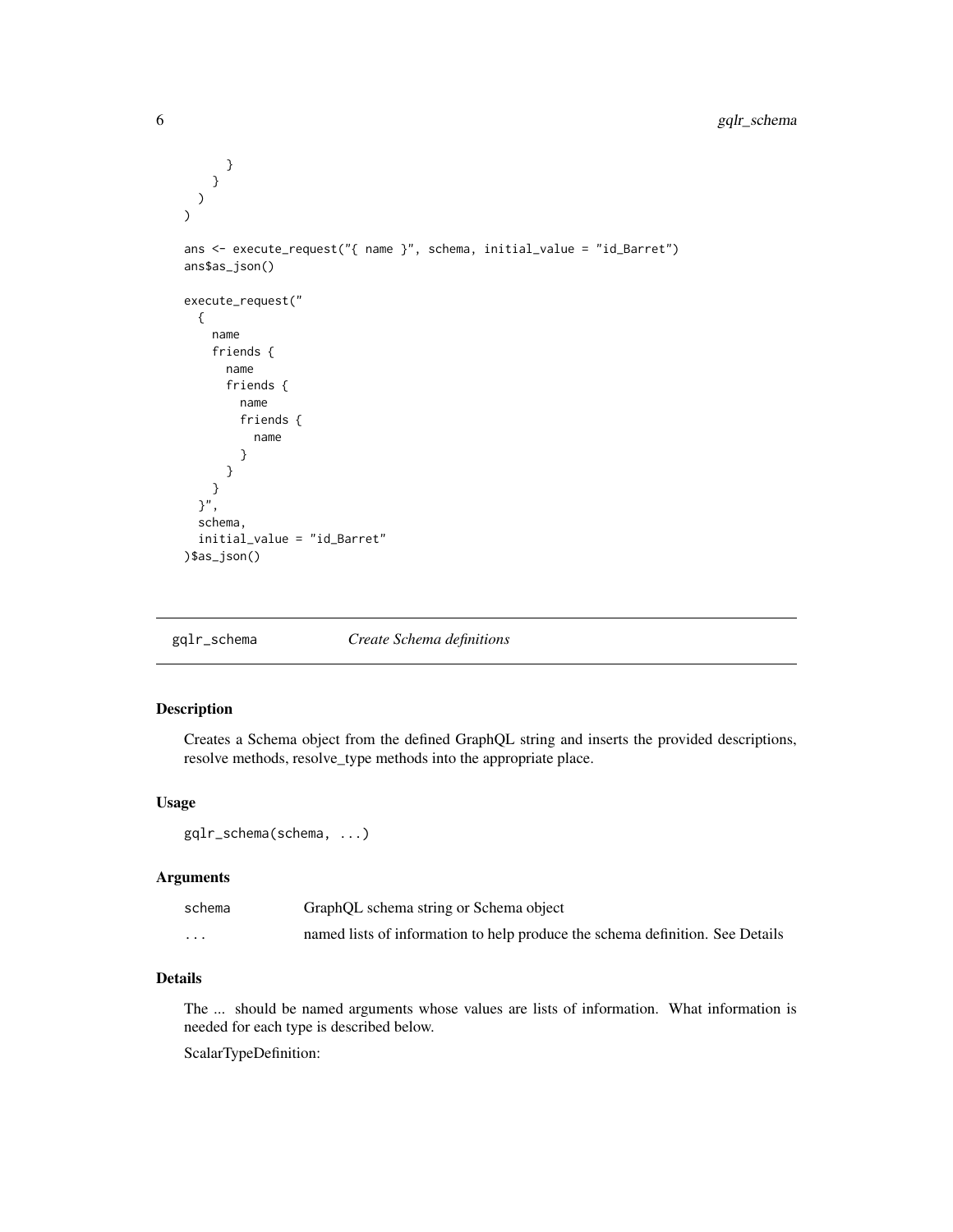- **resolve** function with two parameters:  $x$  (the raw to be parsed, such as 5.0) and schema (the full Schema definition). Should return a parsed value
- description (optional) single character value that describes the Scalar definition
- parse\_ast (optional) function with two parameters: obj (a GraphQL wrapped raw value, such as an object of class IntValue with value 5) and schema (the full Schema definition). If the function returns NULL then the AST could not be parsed.

EnumTypeDefinition:

- resolve (optional) function with two parameters: x and schema (the full Schema definition). Should return the value x represents, such as the Star Wars Episode enum value "4" could represent Episode "NEWHOPE". By default, EnumTypeDefinitions will return the current value.
- description (optional) single character value that describes the Enum definition
- values (optional) named list of enum value descriptions. Such as values =  $list(ENUMA = "description for ENUMA", Er$

ObjectTypeDefinition:

resolve function with two parameters: x (place holder value to be expanded into a named list) and schema (the full Schema definition). By using the resolve method, recursive relationships, such as friends, can easily be handled. The resolve function should return a fully named list of all the fields the definition defines. Missing fields are automatically interpreted as NULL. Values in the returned list may be a function of the form function(obj, args, schema) $\{ \ldots \}$ . This allows for fields to be determined dynamically and lazily. See how add\_human makes a field for totalCredits, while the add\_droid pre computes the information.

description (optional) single character value that describes the object

fields (optional) named list of field descriptions. Such as fields = list(fieldA = "description for field A", field

InterfaceTypeDefinition and UnionTypeDefinition:

- resolve\_type function with two parameters: x (a pre-resolved object value) and schema (the full Schema definition). This function is required to determine which object type is being used. resolve\_type is called before any ObjectTypeDefinition resolve methods are called.
- description (optional) single character value that describes the object

```
library(magrittr)
## Set up data
add_human <- function(human_data, id, name, appear, home, friend) {
 human <- list(id = id, name = name, appearsIn = appear, friends = friend, homePlanet = home)
 # set up a function to be calculated if the field totalCredits is required
 human$totalCredits <- function(obj, args, schema) {
   length(human$appearsIn)
  }
 human_data[[id]] <- human
 human_data
}
add_droid <- function(droid_data, id, name, appear, pf, friend) {
 droid <- list(id = id, name = name, appearsIn = appear, friends = friend, primaryFunction = pf)
```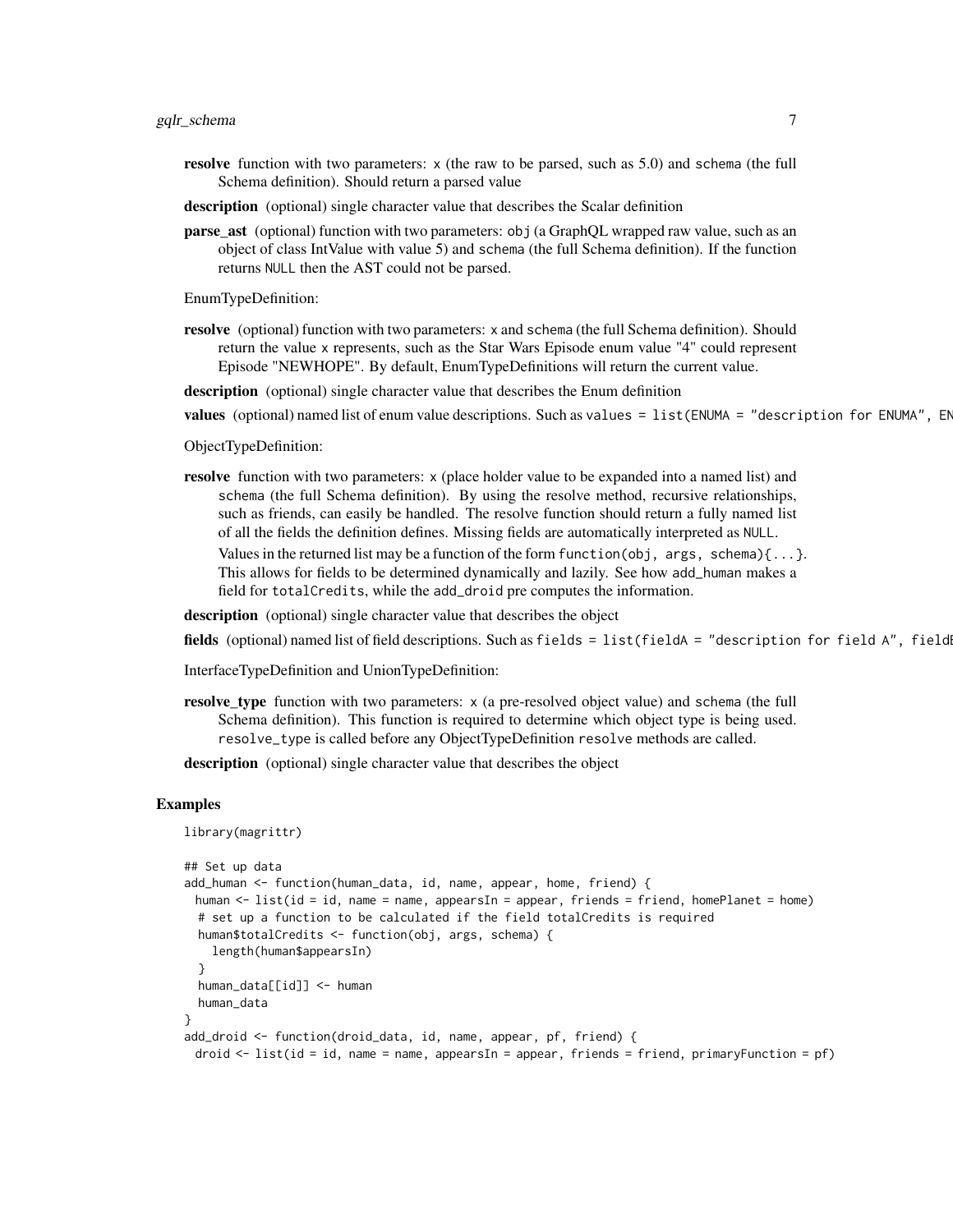```
# set extra fields manually
 droid$totalCredits <- length(droid$appearsIn)
 droid_data[[id]] <- droid
 droid_data
}
human_data <- list() %>%
 add_human("1000", "Luke Skywalker", c(4, 5, 6), "Tatooine", c("1002", "1003", "2000", "2001")) %>%
 add_human("1002", "Han Solo", c(4, 5, 6), "Corellia", c("1000", "1003", "2001")) %>%
 add_human("1003", "Leia Organa", c(4, 5, 6), "Alderaan", c("1000", "1002", "2000", "2001"))
droid_data <- list() %>%
 add_droid("2000", "C-3PO", c(4, 5, 6), "Protocol", c("1000", "1002", "1003", "2001")) %>%
  add_droid("2001", "R2-D2", c(4, 5, 6), "Astromech", c("1000", "1002", "1003"))
all_characters <- list() %>% append(human_data) %>% append(droid_data) %>% print()
## End data set up
# Define the schema using GraphQL code
star_wars_schema <- Schema$new()
"
enum Episode { NEWHOPE, EMPIRE, JEDI }
" %>%
 gqlr_schema(
   Episode = list(
     resolve = function(episode_id, schema) {
       switch(as.character(episode_id),
          "4" = "NEWHOPE","5" = "ENTER",
          "6" = "JEDI","UNKNOWN_EPISODE"
       )
     }
   \lambda) ->
episode_schema
# display the schema
episode_schema$get_schema()
# add the episode definitions to the Star Wars schema
star_wars_schema$add(episode_schema)
,,
interface Character {
 id: String!
 name: String
 friends: [Character]
 appearsIn: [Episode]
}
" %>%
```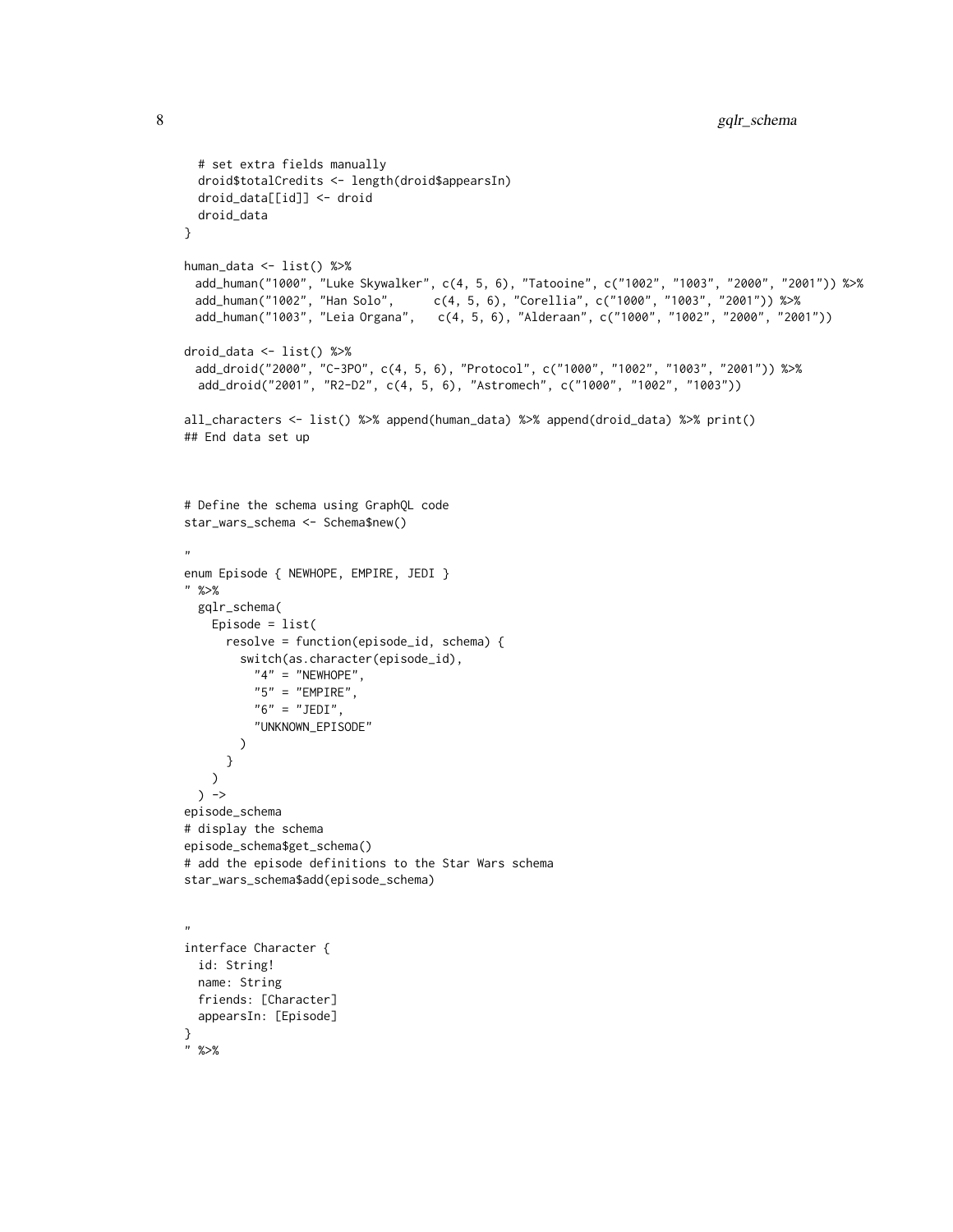```
gqlr_schema(
   Character = list(
     resolve_type = function(id, schema) {
       if (id %in% names(droid_data)) {
          "Droid"
        } else {
          "Human"
       }
     }
   )
 ) ->
character_schema
# print the Character schema with no extra formatting
character_schema$get_schema() %>% format() %>% cat("\n")
star_wars_schema$add(character_schema)
"
type Droid implements Character {
 id: String!
 name: String
 friends: [Character]
 appearsIn: [Episode]
 primaryFunction: String
}
type Human implements Character {
 id: String!
 name: String
 friends: [Character]
 appearsIn: [Episode]
 homePlanet: String
}
" %>%
 gqlr_schema(
   Human = list(
     # Add a resolve method for type Human that takes in an id and returns the human data
     resolve = function(id, args, schema) {
        human_data[[id]]
     }
   ),
   Droid = list(# description for Droid
     description = "A mechanical creature in the Star Wars universe.",
     # Add a resolve method for type Droid that takes in an id and returns the droid data
     resolve = function(id, schema) {
        droid_data[[id]]
     }
   )
 ) ->
human_and_droid_schema
human_and_droid_schema$get_schema()
star_wars_schema$add(human_and_droid_schema)
```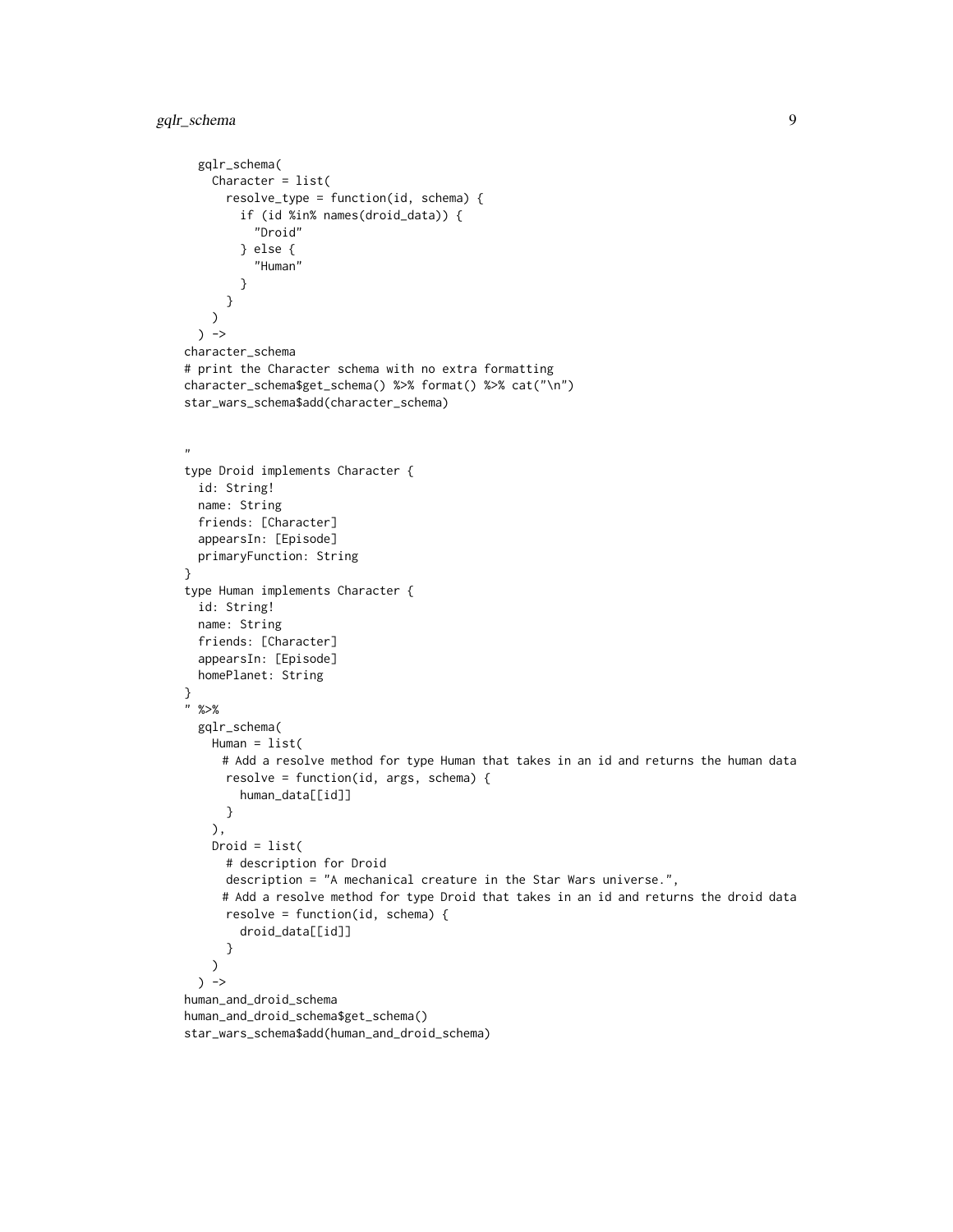```
type Query {
 hero(episode: Episode): Character
 human(id: String!): Human
 droid(id: String!): Droid
}
# the schema type must be provided if a query or mutation is to be executed
schema {
 query: Query
}
" %>%
 gqlr_schema(
    Query = function(null, schema) {
     list(
        # return a function for key 'hero'
        # the id will be resolved by the appropriate resolve() method of Droid or Human
       hero = function(obj, args, schema) {
          episode <- args$episode
          if (identical(episode, 5) || identical(episode, "EMPIRE")) {
            luke$id
          } else {
            artoo$id
          }
        },
        # the id will be resolved by the Human resolve() method
        human = function(obj, args, schema) {
         args$id
        },
        # the id will be resolved by the Droid resolve() method
        droid = function(obj, args, schema) {
         args$id
        }
     )
   }
 ) ->
schema_def
# print Schema with no extra formatting
schema_def$get_schema() %>% format() %>% cat("\n")
star_wars_schema$add(schema_def)
# view the final schema definitiion
star_wars_schema$get_schema()
```

```
parse_ast Parse AST
```
#### Description

This is a helper function for Scalars. Given a particular kind and a resolve function, it produces a function that will only parse values of a particular kind.

<span id="page-9-0"></span>

,,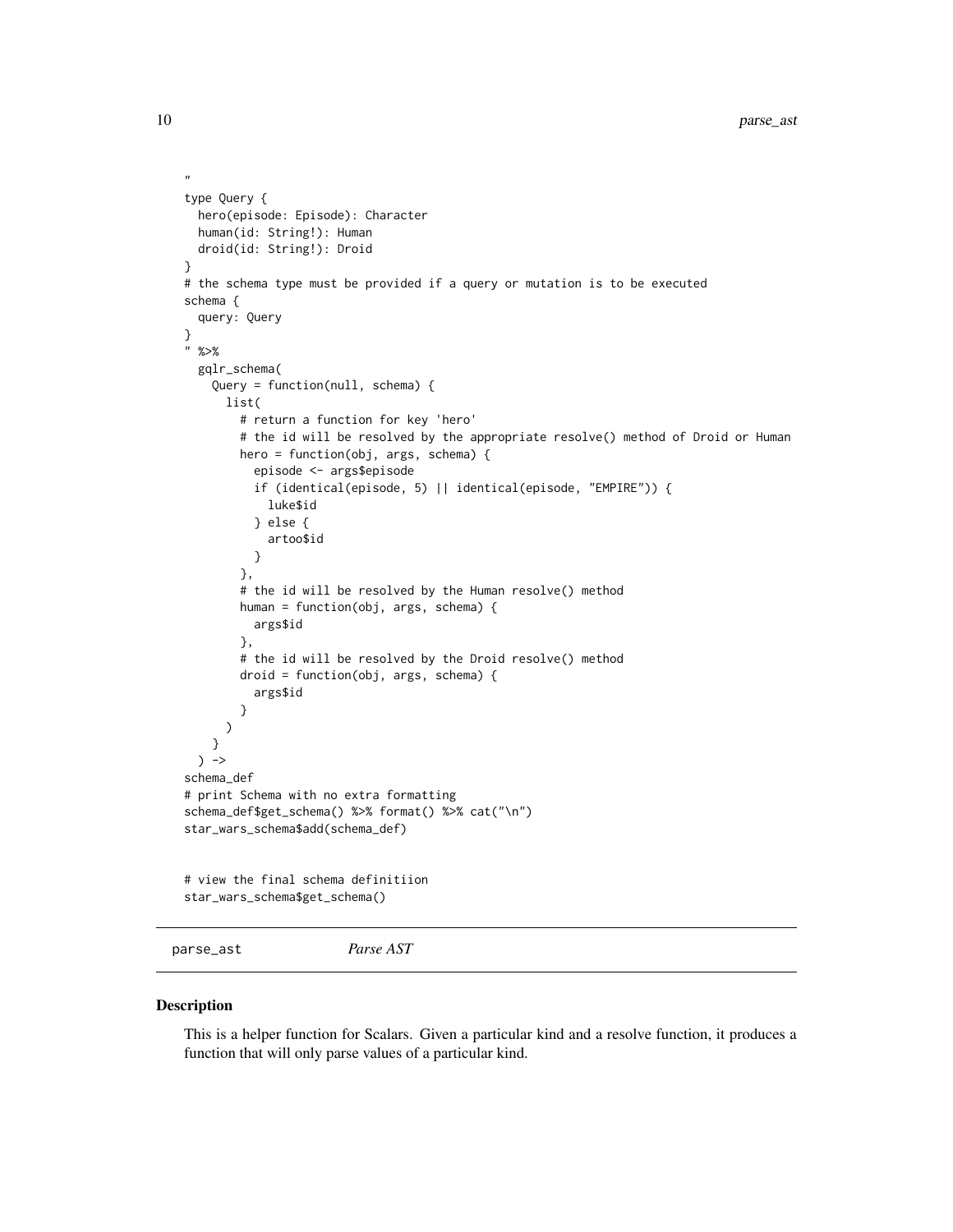#### <span id="page-10-0"></span>Schema 11

#### Usage

parse\_ast(kind, resolve)

#### Arguments

| kind    | single character name of a class to parse          |
|---------|----------------------------------------------------|
| resolve | function to parse the value if the kind is correct |

## Details

Typically, kind is the same as the class of the Scalar. When making a new Scalar, parse\_ast defaults to use the name of the scalar and the scalar's parse value function.

This function should only need to be used when defining a schema in [gqlr\\_schema\(](#page-5-1))

## Value

function that takes obj and schema that will only parse the value if the kind is inherited in the obj

## Examples

```
parse_date_value <- function(obj, schema) {
 as.Date(obj)
}
parse_ast("Date", parse_date_value)
# Example from Int scalar
parse_int <- function (value, ...) {
 MAX_INT <- 2147483647
 MIN_INT <- -2147483648
 num <- suppressWarnings(as.integer(value))
 if (!is.na(num)) {
    if (num <= MAX_INT 8& num >= MIN_INT  {
      return(num)
    }
 }
 return(NULL)
}
parse_ast("IntValue", parse_int)
```
Schema *GraphQL Schema object*

#### Description

Manages a GraphQL schema definition. A Schema can add more GraphQL type definitions, assist in determining definition types, retrieve particular definitions, and can combine with other schema definitions.

Typically, Schema class objects are created using [gqlr\\_schema](#page-5-1). Creating a Schema\$new() object should be reserved for when multiple Schema objects are combined.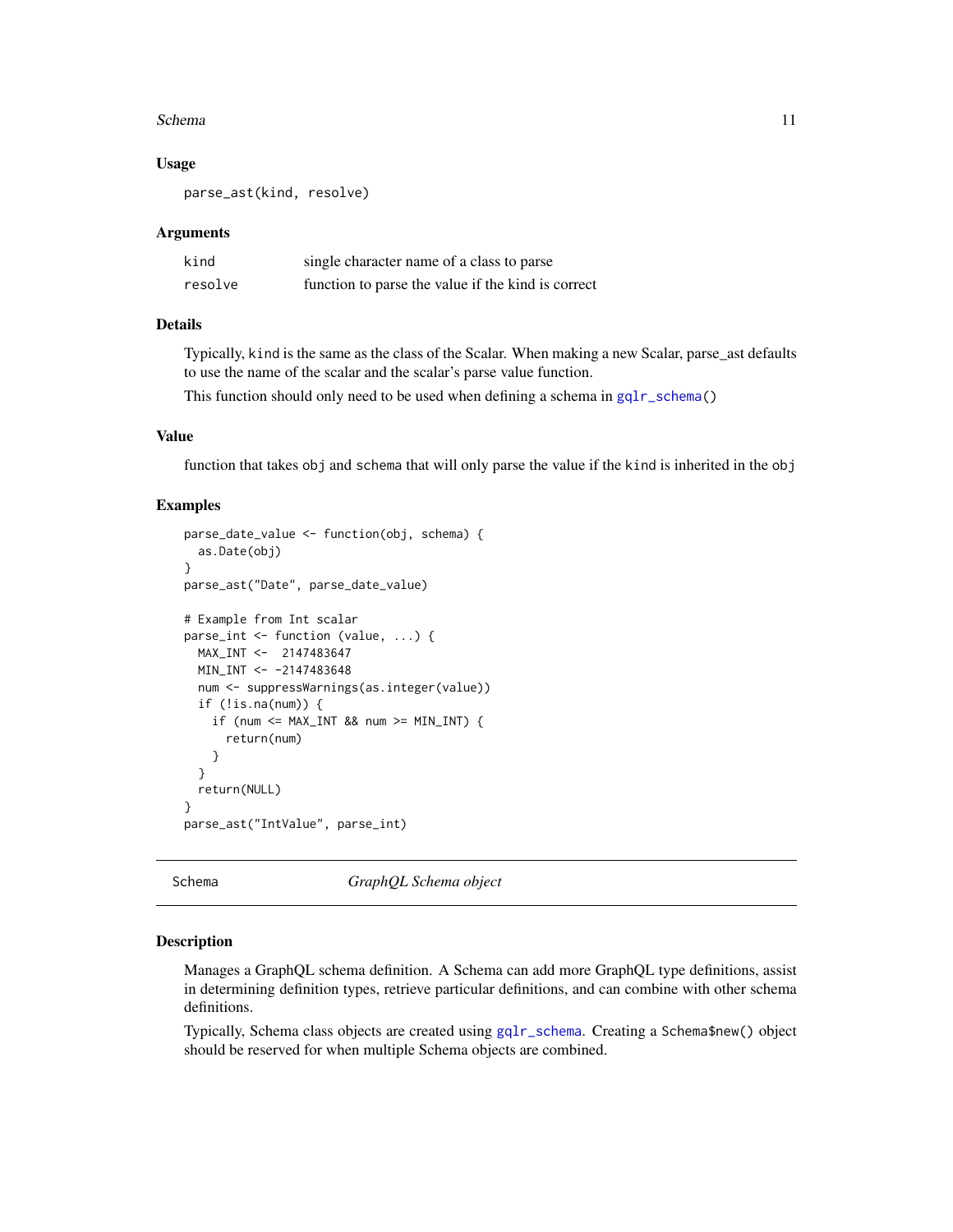12 Schema and the set of the set of the set of the set of the set of the set of the set of the set of the set of the set of the set of the set of the set of the set of the set of the set of the set of the set of the set of

### Usage

```
## using star_wars_schema from
# example(gqlr_schema)
star_wars_schema$get_schema()
star_wars_schema$is_enum("Episode") # TRUE
star_wars_schema$is_object("Episode") # FALSE
execute_request("{ hero { name } }", star_wars_schema)
```
### Initialize

schema Either a character GraphQL definition of a schema or another Schema object. Extending methods and descriptions should be added with gqlr\_schema.

The initialize function will automatically add

- Scalars: Int, Float, String, Boolean
- Directives: @skip and @include
- Introspection Capabilities

#### Details

\$add(obj): function to add either another Schema's definitions or Document of definitions. obj must inherit class of either 'Schema' or 'Document'

\$is\_scalar(name), \$is\_enum(name), \$is\_object(name), \$is\_interface(name), \$is\_union(name), \$is\_input\_object(name), \$is\_directive(name), \$is\_value(name): methods to determine if there is a definition of the corresponding definition type for the provided name.

\$get\_scalar(name), \$get\_enum(name), \$get\_object(name), \$get\_interface(name), \$get\_union(name), \$get\_input\_object(name), \$get\_directive(name), \$get\_value(name): methods to retrieve a definition of the corresponding definition type for the provided name. If the object can't be found, NULL is returned. When printed, it quickly conveys all known information of the definition. Due to the nature of R6 objects, definitions may be retrieved and altered after retrieval. This is helpful for adding descriptions or resolve after the initialization.

\$get\_scalars(name), \$get\_enums(name), \$get\_objects(name), \$get\_interfaces(name), \$get\_unions(name), \$get\_input\_objects(name), \$get\_directives(name), \$get\_values(name): methods to retrieve all definitions of the corresponding definition type.

\$get\_type(name): method to retrieve an object of unknown type. If the object can't be found, NULL is returned. When printed, it quickly conveys all known information of the definition.

\$get\_type(name): method to retrieve an object of unknown type. If the object can't be found, NULL is returned.

\$get\_schema(): method to retrieve full definition of schema. When printed, it quickly conveys all types in the schema.

\$get\_query\_object(), \$get\_mutation\_object(): helper method to retrieve the schema definition query or mutation object.

\$implements\_interface(): helper method to retrieve all objects who implement a particular interface.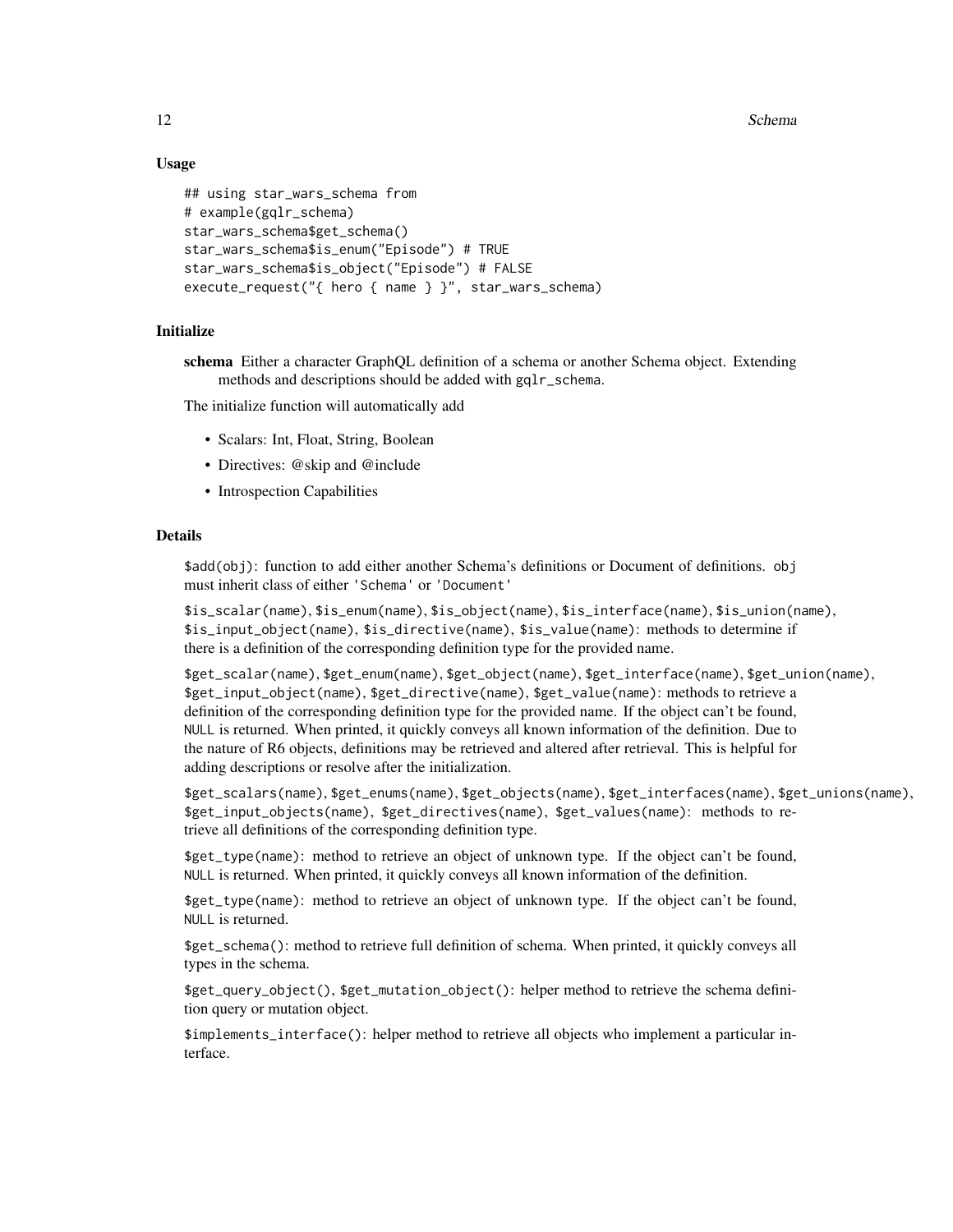#### <span id="page-12-0"></span>server the contract of the contract of the contract of the contract of the contract of the contract of the contract of the contract of the contract of the contract of the contract of the contract of the contract of the con

\$is\_valid: boolean that determines if a Schema object has been validated. All Schema objects are validated at the time of request execution. The Schema will remain valid until new definitions are added.

### Examples

```
example(gqlr_schema)
```
server *Run basic GraphQL server*

#### **Description**

Run a basic GraphQL server with the jug package. This server is provided to show basic interaction with GraphQL. The server will run until the function execution is canceled.

#### Usage

```
server(schema, port = 8000L, log = TRUE, initial_value = NULL)
```
### Arguments

| schema        | Schema object to use execute requests                                                           |
|---------------|-------------------------------------------------------------------------------------------------|
| port          | web port to serve the server from. Set port to NULL to not run the jug server and<br>return it. |
| log           | boolean that determines if server logging is done. Defaults to TRUE                             |
| initial_value | default value to use in execute_request()                                                       |

#### Details

server() implements the basic necessities described in <http://graphql.org/learn/serving-over-http/>. There are three routes implemented:

'/' GET. Returns a GraphQL formated schema definition

- '/graphql' GET. Executes a query. The parameter 'query' (which contains a GraphQL formatted query string) must be included. Optional parameters include: 'variables' a JSON string containing a dictionary of variables (defaults to an empty named list), 'operationName' name of the particular query operation to execute (defaults to NULL), and 'pretty' boolean to determine if the response should be compact (FALSE, default) or expanded (TRUE)
- '/graphql' POST. Executes a query. Must provide Content-Type of either 'application/json' or 'application/graphql'.

If 'application/json' is provided, a named JSON list containing 'query', 'operationName' (optional, default =  $NULL$ ), 'variables' (optional, default = list()) and 'pretty' (optional, default = TRUE). The information will used just the same as the GET-'/graphql' route.

If 'application/graphql' is provided, the POST body will be interpreted as the query string. All other possible parameters will take on their default value.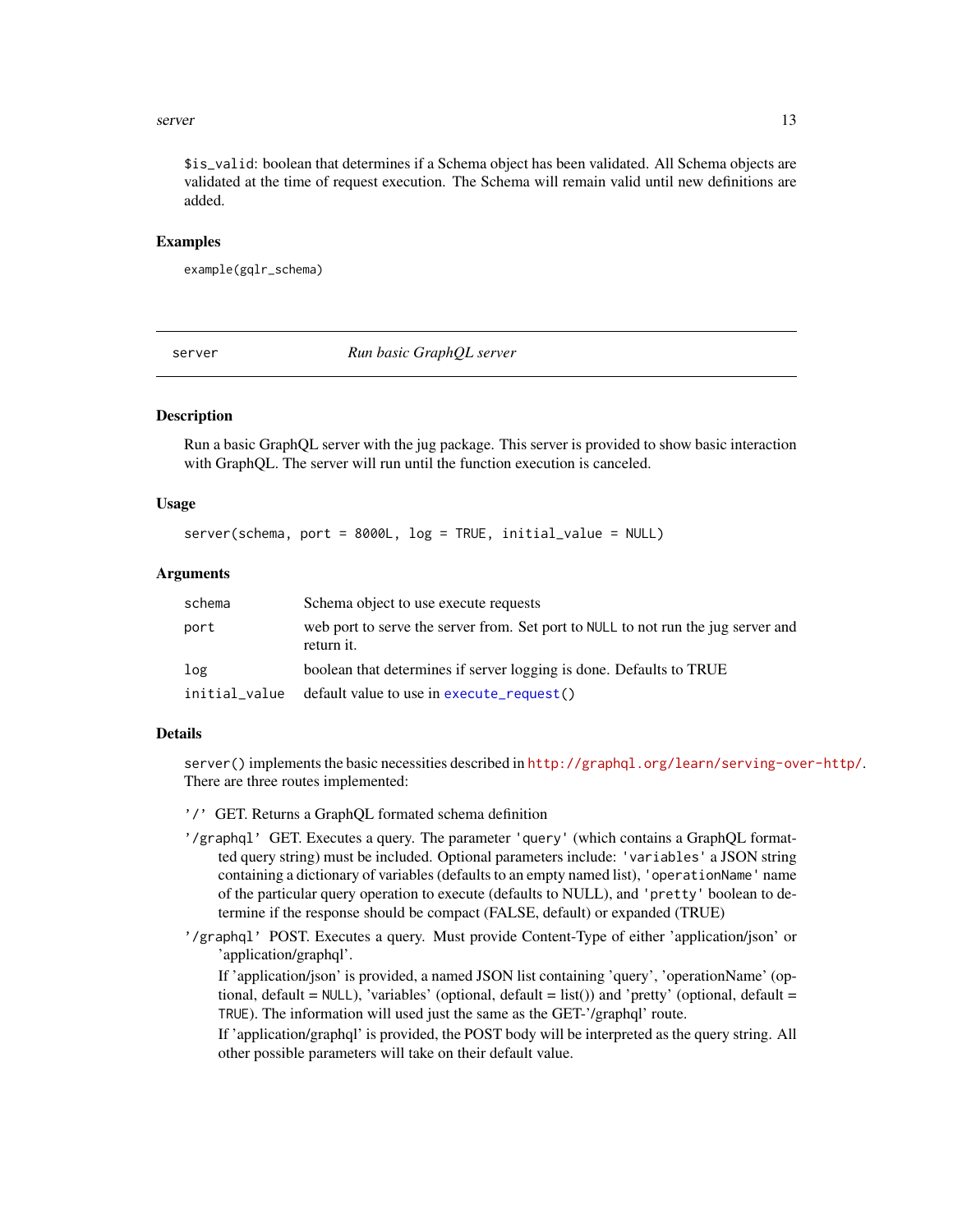Using bash's curl, we can ask the server questions:

```
#R
 # load Star Wars schema from 'execute_request' example
 example(gqlr_schema)
 # run server
 server(star_wars_schema, port = 8000)
#bash
 # GET Schema definition
 curl '127.0.0.1:8000/'
# GET R2-D2 and his friends' names
 curl '127.0.0.1:8000/graphql?query=
# POST for R2-D2 and his friends' names
 curl --data '{"query":"{hero{name}}"}' '127.0.0.1:8000/graphql' # defaults to parse as JSON
 curl --data '{"query":"{hero{name}}"}' '127.0.0.1:8000/graphql' --header "Content-Type:application,
 curl --data '{hero{name}}' '127.0.0.1:8000/graphql' --header "Content-Type:application/graphql"
```